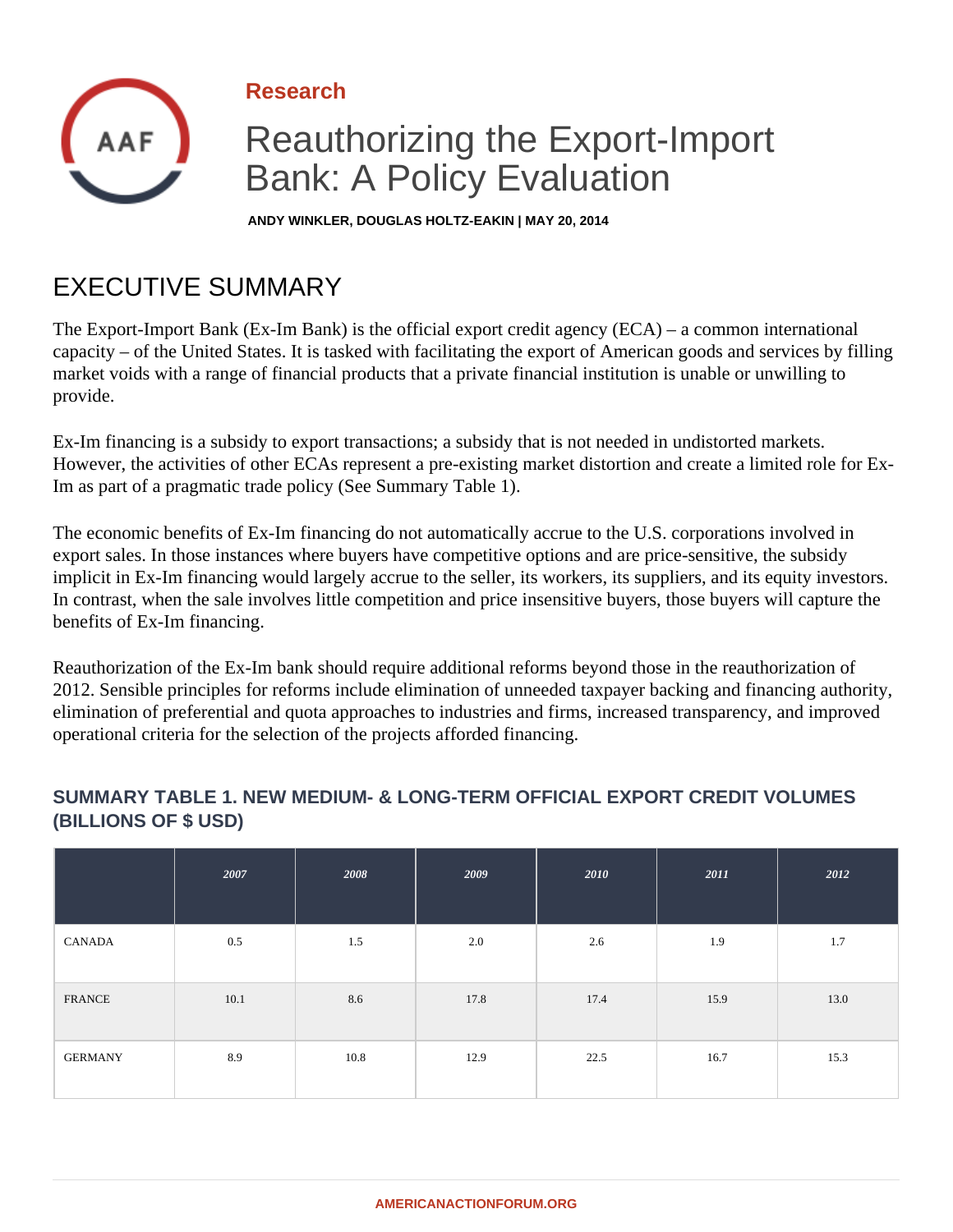<span id="page-1-0"></span>

|                    | 2007 | 2008    | 2009 | 2010    | 2011 | 2012  |
|--------------------|------|---------|------|---------|------|-------|
| <b>ITALY</b>       | 3.5  | 7.6     | 8.2  | $5.8\,$ | 8.0  | $5.2$ |
| <b>JAPAN</b>       | 1.8  | $1.5\,$ | 2.7  | 4.9     | 5.9  | 4.4   |
| UNITED KINGDOM     | 1.6  | 2.7     | 3.4  | 4.1     | 4.2  | 2.9   |
| UNITED STATES      | 8.2  | 11.0    | 17.0 | 13.0    | 21.4 | 31.3  |
| <b>G-7 TOTAL</b>   | 34.6 | 43.7    | 64.0 | 70.2    | 74.0 | 73.9  |
| <b>BRAZIL</b>      | 0.6  | 0.2     | 6.1  | 3.5     | 4.8  | 2.7   |
| <b>CHINA</b>       | 33.0 | 52.0    | 51.1 | 43.0    | 35.0 | 45.0  |
| <b>INDIA</b>       | 8.5  | 8.7     | 7.3  | 9.5     | 13.0 | 10.6  |
| <b>BRIC* TOTAL</b> | 42.1 | 60.9    | 64.5 | 56.0    | 52.8 | 58.3  |

\*EXCLUDES RUSSIAN ECA EXIAR

### SOURCE: EXPORT-IMPORT BANK 2012 COMPETITIVENESS REPORT

## **OVERVIEW**

The Export-Import Bank (Ex-Im Bank) is an independent executive agency dating to 1934 and is the official export credit agency (ECA) – a common international capacity – of the United States. It is tasked with facilitating the export of American goods and services by filling market voids with a range of financial products that a private financial institution is unable or unwilling to provide. While of debatable value in the presence of a level international playing field, in practice it serves to counteract the financing provided by foreign governments and ECAs to their exporters, working to "level the playing field" for American companies. While the Export-Import Bank should be reformed to minimize distortionary influences and enhance its function as a countervailing force, it remains a sensible component of a pragmatic trade policy.

Overall, U.S. companies exported \$2.2 trillion in goods and services in FY 2016 [13], Ex-Im only supporting approximately 2 percent of those exports. Nevertheless, the Ex-Im Bank has been traditionally seen as an important tool to help U.S. firms compete overseas. International trade presents a spectrum of risks and challenges, especially for small and medium-sized enterprises. While it would be most desirable for banking a capital markets to support all export financing, Ex-Im's continued role reflects the reality of export finance globally and the need for Ex-Im to assume credit and country risks that the private sector is unable or unwillin to receive.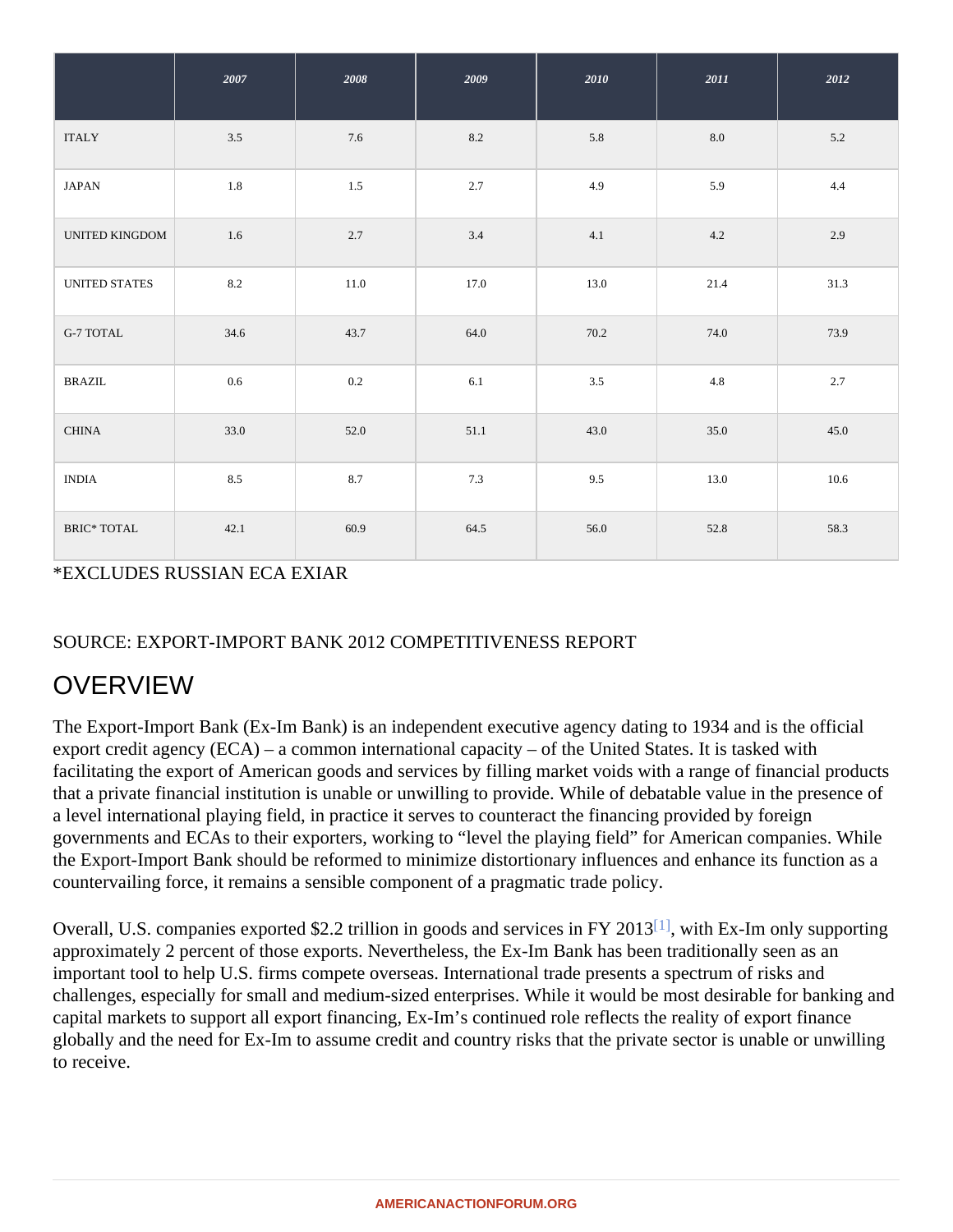## BACKGROUND

The mission of the Export-Import Bank is to boost U.S. jobs through the financing of exports to foreign buyers. [2] President Franklin Roosevelt started the bank in 1934 by executive order and Congress turned it into an independent executive agency and government corporation in 1945. The bank operates under a renewable charter, the Export-Import Bank Act of 1945. It was most recently reauthorized in 2012 to operate through September 30, 2014. Accordingly, the key policy issue at this moment is the merits of reauthorizing the Ex-Im Bank for 2015 and beyond.

## **OPERATION**

### Financial Products

The Ex-Im Bank offers four financial products: direct loans, loan guarantees, working capital guarantees and export credit insurance. All obligations carry the full faith and credit of the U.S. government.

Fixed-rate direct loans, which made up one-fourth of authorizations by dollar amount in FY 2013, are offered directly to foreign buyers of American exports and cover up to 85 percent of the contract value (See Figure 1). Guarantees are extended to loans made by commercial banks, insuring the repayment of principal and intere on 85 percent of the contract value. Loan guarantees made up 55 percent of total authorizations in FY 2013. Loans and guarantees have repayment terms of one to seven years in the medium-term program and in exce seven years in the long-term program.

The Working Capital Guarantee Program, representing about 18 percent of all loan guarantees in FY 2013, provides a repayment guarantee on short-term working capital loans made to qualified exporters by commerc banks primarily. The guarantee, generally available for one year, can apply to either a single loan or a revolvi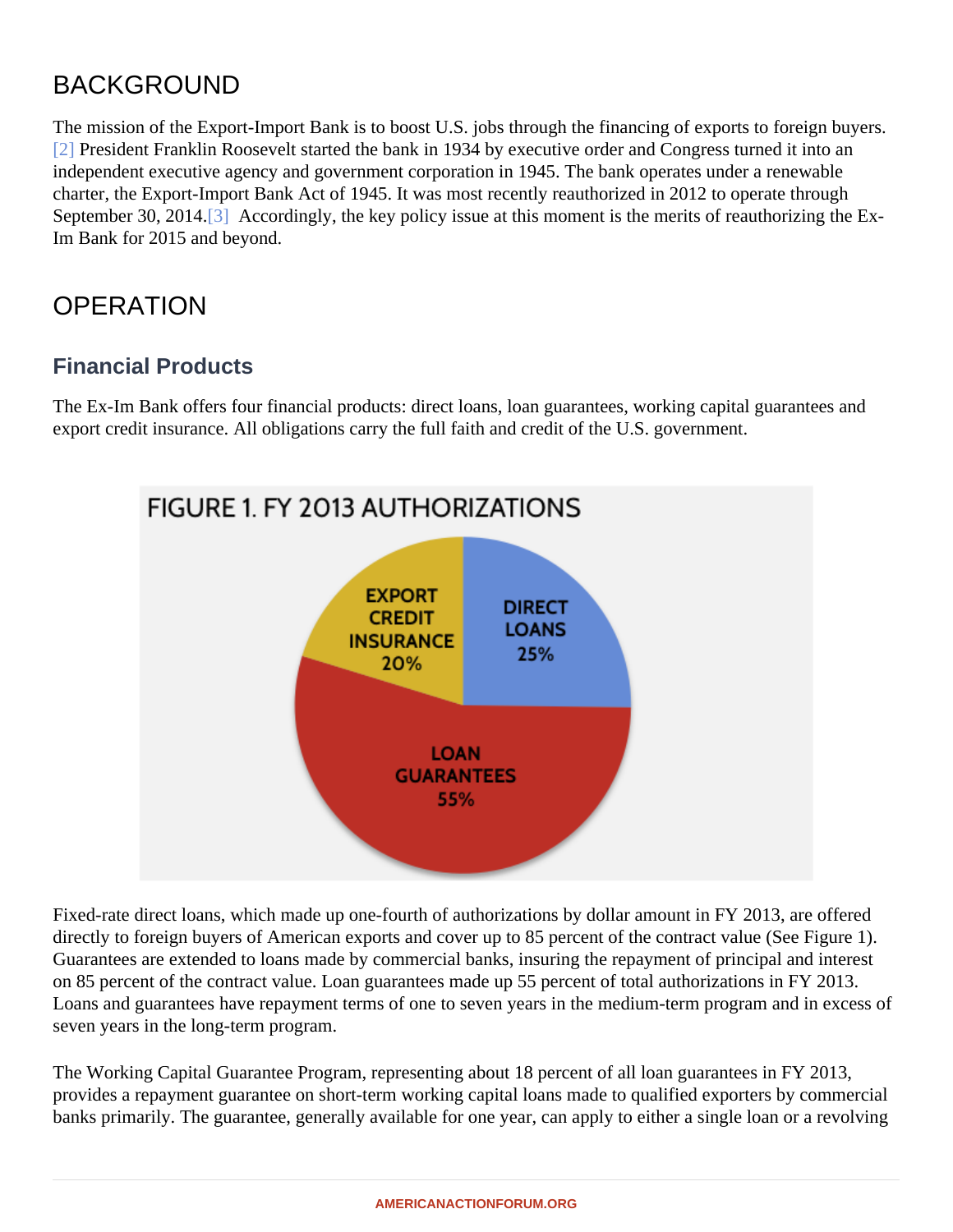line of credit and covers 90 percent of the outstanding balance, thereby decreasing the risk assumed by the lender. The fee charged is dependent on duration, amount, and risk characteristics of the transaction.

Short-term and medium-term export credit insurance, which make up the remaining 20 percent of FY 2013 authorizations, protect an exporter of goods or services against the risk of nonpayment by a foreign buyer, whether for commercial reasons (e.g. default, insolvency, or bankruptcy) or political reasons (e.g. war or nationalization). Export credit insurance reduces an exporter's payment risk associated with shipping products internationally.



# URE 2. TOTAL AUTHORIZATIONS (BILLIONS OF \$)

#### SOURCE: U.S. IMPORT-EXPORT BANK 2013 ANNUAL REPORT

Demand for Ex-Im financing increased following the financial crisis due to tightened credit, though private export financing appears to be recovering. Global ECA support has stepped in as banks strengthened their balance sheets and adjusted to new regulatory requirements such as the implementation of Basel III. As shown in Figure 2, Export-Import Bank authorizations averaged \$12.1 billion between 2000 and 2008. Following the financial crisis, increased demand pushed authorizations to a peak of \$35.8 billion in FY 2012. Total authorizations fell 24 percent in 2013 to \$27.3 billion, representing 3,842 transactions, a level still well above the average before the financial crisis. Authorizations, apart from comprising various financial products, are also calculated in terms of a number of criteria shown in Table 1 and detailed in Table 2, which are either mandated by Congress, internally, or through international agreements on export credit.

#### **TABLE 1. EXPORT-IMPORT BANK AUTHORIZATIONS & MANDATE TARGETS (IN MILLIONS OF \$)**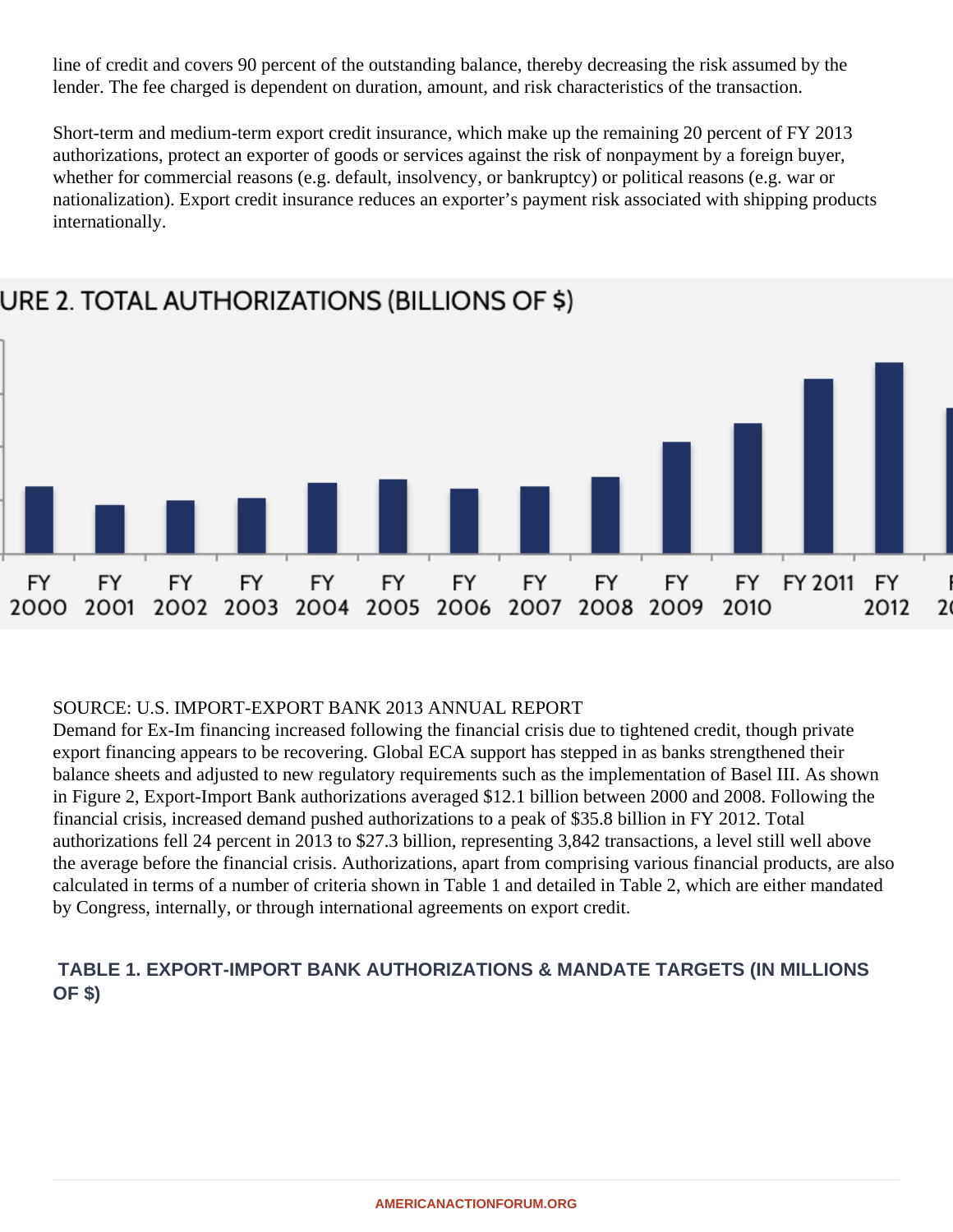|                      | <b>FY 2009</b> | <b>FY 2010</b> | <b>FY 2011</b> | $FY$ 2012 | <b>FY 2013</b> |
|----------------------|----------------|----------------|----------------|-----------|----------------|
| TOTAL AUTHORIZATIONS | \$21,021       | \$24,468       | \$32,727       | \$35,784  | \$27,348       |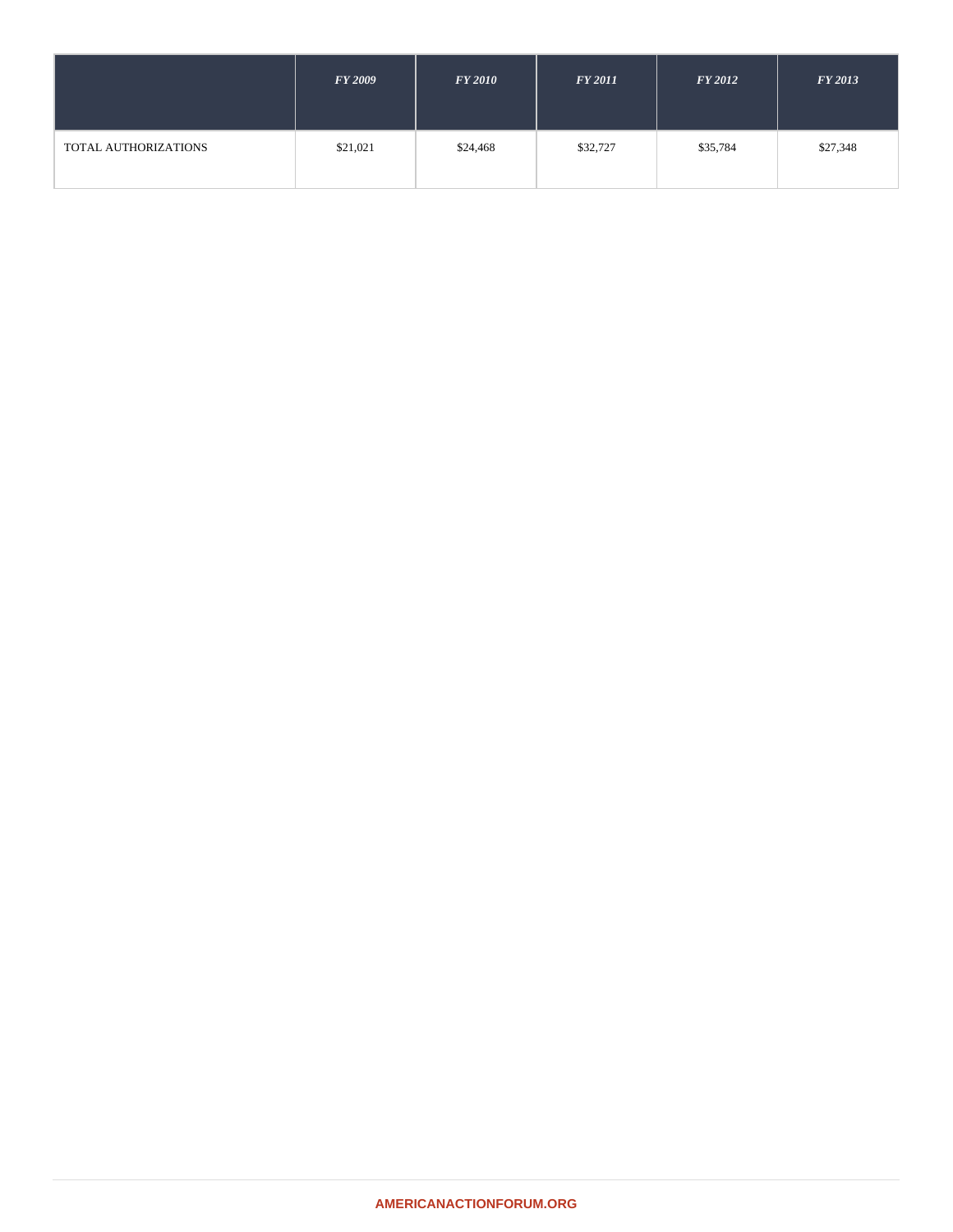|                           | FY 2009  | FY 2010  | FY 2011  | FY 2012   | FY 2013   |
|---------------------------|----------|----------|----------|-----------|-----------|
| <b>SMALL BUSINESS</b>     | \$4,360  | \$5,053  | \$6,037  | \$6,122   | \$5,223   |
| MINORITY & WOMEN OWNED    | \$517    | \$628    | \$720    | \$838     | \$816     |
| <b>RENEWABLE ENERGY</b>   | \$101    | \$332    | \$721    | \$356     | \$257     |
| <b>SUB-SAHARAN AFRICA</b> | \$310    | \$812    | \$1,381  | \$1,522   | \$604     |
| NINE PRIORITY MARKETS*    | \$5,030  | \$5,210  | \$12,336 | \$5,476   | \$10,559  |
| <b>TOTAL EXPOSURE</b>     | \$67,988 | \$75,214 | \$89,152 | \$106,646 | \$113,825 |
| <b>TOTAL TRANSACTIONS</b> | 2,891    | 3,532    | 3,751    | 3,796     | 3,842     |
| <b>JOBS SUPPORTED**</b>   | 195,000  | 227,000  | 290,000  | 255,000   | 205,000   |

\* MEXICO, BRAZIL, COLOMBIA, TURKEY, INDIA, INDONESIA, VIETNAM, NIGERIA & SOUTH AFRICA

#### \*\* DERIVED FROM EXPORT VALUE ASSOCIATED WITH AUTHORIZATIONS

#### SOURCE: EXPORT-IMPORT BANK 2013 ANNUAL REPORT

As demand for Ex-Im financing has grown in recent years, the total level of exposure has also risen quickly, increasing 67 percent from FY 2009 to FY 2013. The bank's exposure amount corresponds to the authorized outstanding and undisbursed principal balance of its programs, and includes the unrecovered balance of payments made on submitted claims.

Part of the reauthorization compromise in 2012 was to raise Ex-Im's exposure limit gradually, dependent on new reporting requirements and a default rate lower than 2 percent. Ex-Im cooperated with the U.S. Government Accountability Office (GAO) and its own Inspector General on program and management reevaluations and also reported a default rate of 0.24 percent in September 2013, which resulted in an expos limit increase of \$140 billion for FY 2014 per the guidelines of the reauthorization agreement. Following an evaluation of Ex-Im's exposure forecast by GAO, Ex-Im also agreed to implement an improved methodology and update of its forecasting models and analysis for future exposure projections.

While total exposure growth slowed slightly from a 20 percent increase between FY 2011 and 2012 to a 7 percent increase from FY 2012 to 2013, concentration percentages of that exposure have not changed all that much. Geographically, exposure continues to be concentrated in Asia, representing 40.8 percent of total exposure. Exposure to Latin America and the Caribbean is next at 18.8 percent. In terms of industry, Ex-Im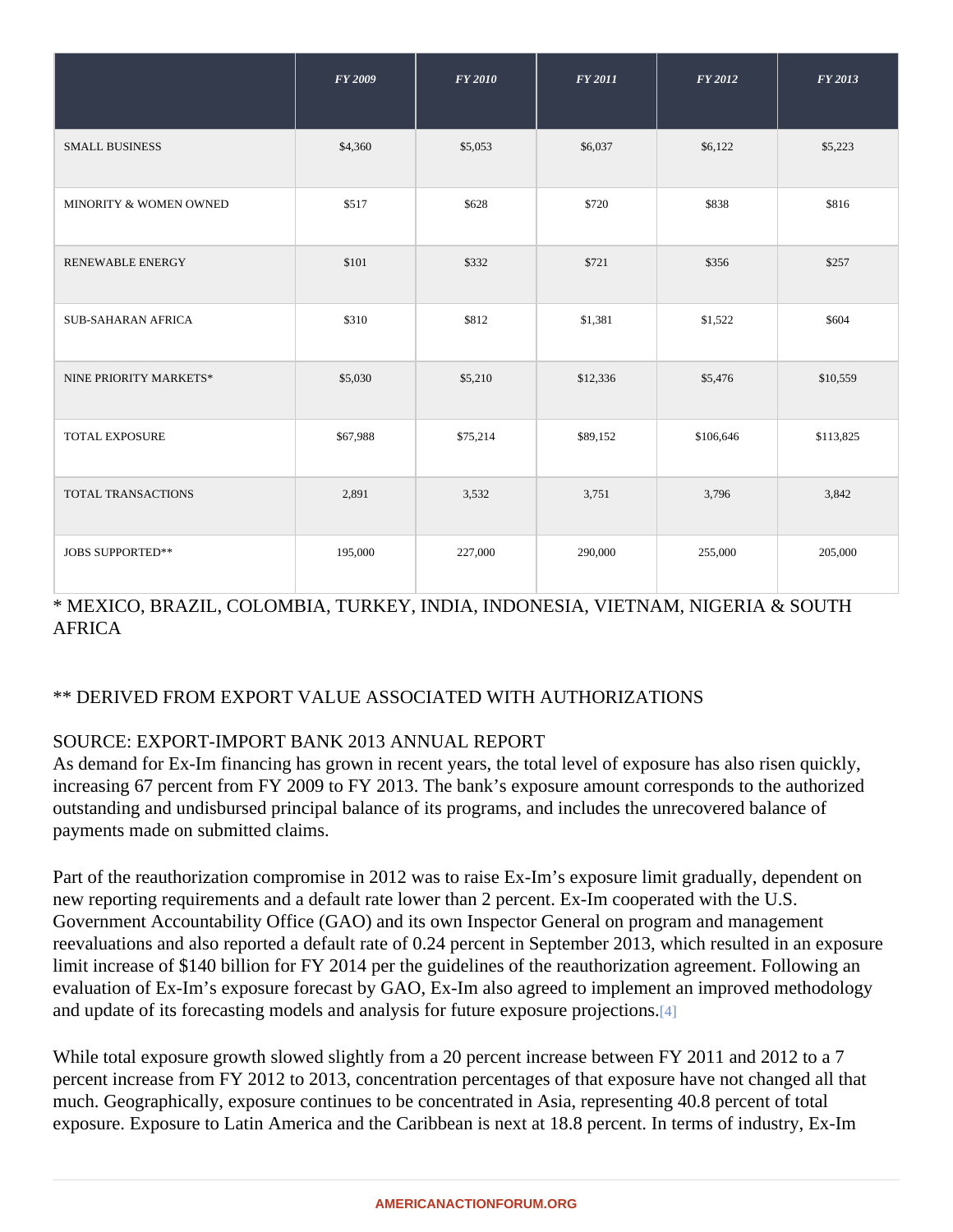exposure remains largely concentrated in air transportation at 45.1 percent, followed by manufacturing and oil and gas, both under 20 percent.

## **Program Guidelines and Requirements**

Table 2 highlights some of the criteria that the Export-Import Bank must take into account when providing financing, as required in its amended charter, internally, and as a result of international agreements.

#### **TABLE 2. EXPORT-IMPORT BANK PROGRAM GUIDELINES**

| <b>Reasonable Assurance of Repayment</b>      | As far as possible, authorizations should offer reasonable assurance of repayment.                                                                                                                                                                                                           |
|-----------------------------------------------|----------------------------------------------------------------------------------------------------------------------------------------------------------------------------------------------------------------------------------------------------------------------------------------------|
| <b>Private Capital</b>                        | In exercising its functions, the bank is required to supplement and encourage, and not<br>compete with, private capital.                                                                                                                                                                     |
| <b>Support Jobs</b>                           | In its authorizations, the bank's objective is to contribute to maintaining or<br>increasing employment of U.S. workers.                                                                                                                                                                     |
| <b>Small Business</b>                         | 20 percent of authorizations, each fiscal year, should serve small businesses.                                                                                                                                                                                                               |
| <b>Renewable Energy</b>                       | The bank is directed to promote the exports of goods and services related to<br>renewable energy sources amount to 10 percent of authorizations per year.                                                                                                                                    |
| <b>Sub-Saharan Africa</b>                     | The bank is directed to promote the expansion of commitments in Sub-Saharan<br>Africa but lacks a target allocation.                                                                                                                                                                         |
| <b>Women- &amp; Minority-Owned Businesses</b> | The bank was required by charter amendment to increase outreach to women- and<br>minority-owned businesses and encouraged to increase the number of loans to those<br>firms.                                                                                                                 |
| <b>Economic &amp; Environmental Impact</b>    | The bank must take into account any serious adverse effects of loans and guarantees<br>on the competitiveness of U.S. industries and of materials in short supply. Ex-Im<br>compiles a list of sensitive sectors and products to which financing would result in<br>adverse economic impact. |
| <b>Content Policy</b>                         | The bank provides financing dependent on the percentage of U.S. content, meaning<br>labor, materials, and overhead included in the production of an exported good or<br>service from the U.S.                                                                                                |
| <b>Military Products</b>                      | Military items are generally not eligible for Ex-Im Bank financing nor are sales to<br>foreign military entities.                                                                                                                                                                            |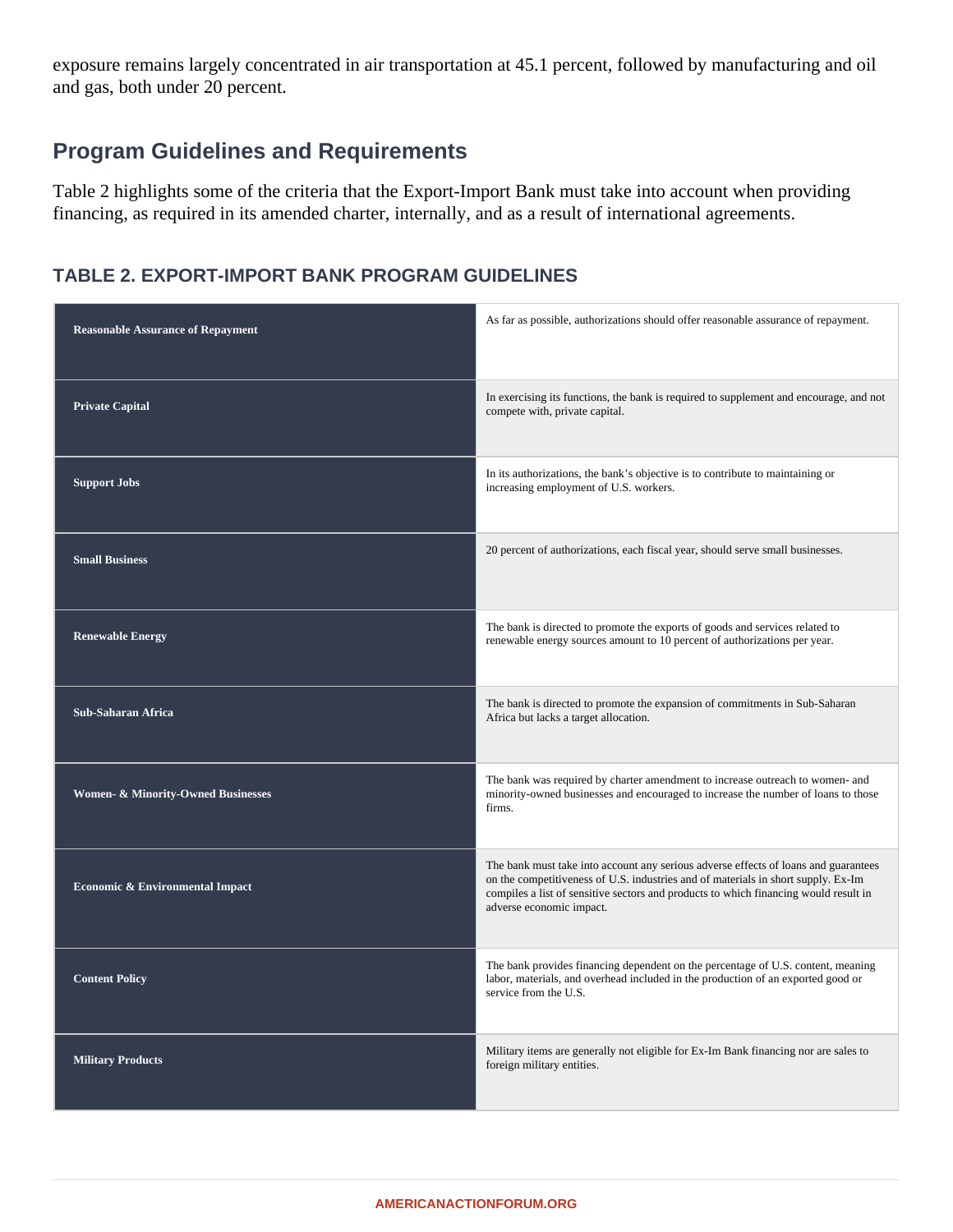| <b>Nonfinancial Considerations</b> | In consultation with committees of jurisdiction in Congress, the bank can deny<br>applications for credit for nonfinancial or noncommercial reasons if it advances the<br>national interest in areas of international terrorism, nuclear proliferation,<br>environmental protection, and human rights, etc. |
|------------------------------------|-------------------------------------------------------------------------------------------------------------------------------------------------------------------------------------------------------------------------------------------------------------------------------------------------------------|
| <b>Country Restrictions</b>        | Ex-Im Bank financing may not be available in certain countries and certainfterms<br>U.S. government policy reasons. A Country Limitation Schedule is maintained on<br>the bank's website.                                                                                                                   |
| <b>Shipping Policy</b>             | Depending on the product involved, many exports receiving support must be<br>transported by U.S. shipping vessels.                                                                                                                                                                                          |

 SOURCE: EXPORT-IMPORT BANK; EXPORT-IMPORT BANK CHARTER AS AMENDED THROUGH P.L. 112-122 (MAY 2012)

# BUDGET AND FINANCING

In principle, Ex-Im requires an annual appropriation to cover program costs and administrative expenses. However, the bank retains fees collected during the year in excess of expected losses, called the offsetting collection, and repays the U.S. Treasury for a zero net appropriation. Since FY 2008, Congress has allowed offsetting collections to count against any appropriation, effectively making the agency "self-sustaining" for appropriation purposes. In FY 2013, Ex-Im collected \$1.3 billion in offsetting collections to cover \$136.3 million in new obligations<sup>5]</sup> Bank revenue stems from interest, risk premiums, and other service fees. Congres continues to exercise oversight of Ex-Im's budget by setting annual limits on its use of funds for program and administrative expense obligations.

The Ex-Im Bank's status as "self-sustaining" puts the U.S. in compliance with the World Trade Organization (WTO) Agreement on Subsidies and Countervailing Measures.

# POLICY ISSUES

### Economic Impact

Ex-Im's credit and guarantees ardea facto subsidy to transactions involving the sale of U.S. exporters' products. In normal circumstances, such subsidies are not needed. However, because other countries and m forces distort market competition, there is a case for the U.S. to offset these interventions.

As with any subsidy, however, the actual economic benefit depends on the fundamentals of the deal. The economic benefits of Ex-Im financing do not automatically accrue to the U.S. corporations involved in export sales. In those instances where buyers have competitive options and are price-sensitive, the subsidy implicit Ex-Im financing would largely accrue to the seller, its workers, its suppliers, and its equity investors. In contrast, when the sale involves little competition and price insensitive buyers, those buyers will capture the benefits of Ex-Im financing. In short, the actual benefit of Ex-Im is not obvious and needs to be judged on a case-by-case basis.

Though it is difficult to fully measure the economic impact of the Export-Import Bank, the 2011 Panistion did make a few notable changes to make the bank more transparent in the reporting its impacts. In particular,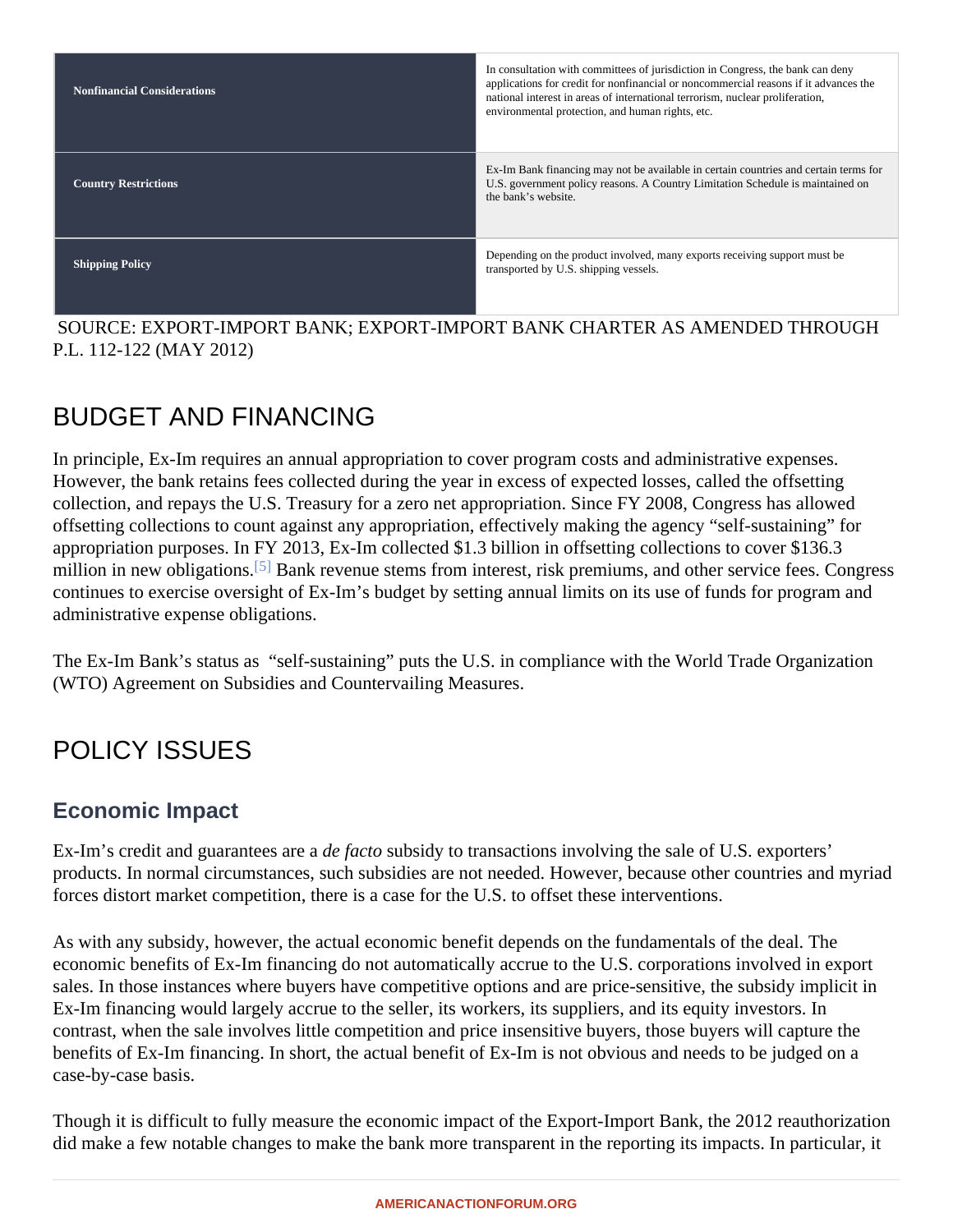required that loans and long-term guarantees be classified as necessary to (1) assume commercial or political risk private financial institutions are unwilling or unable to bear, (2) overcome limits in private finance, or (3) meet competition from foreign export credit agencies. In that way, the purpose of long-term deals can be evaluated. Additionally, when an economic impact analysis is conducted for a loan or guarantee, that study m now be published in the Federal Register to allow for comments by affected businesses.

Greater transparency in the fundamentals of individual deals and the assumptions and methodologies used to identify economic impacts will allow for better oversight and scrutiny by the public.

### Skewed Financing and Portfolio Concentration

One criticism of the Export-Impact Bank is that it may favor certain industries over others. Of particular interest, the Export-Import Bank continues to play a large financing role in the aerospace industry, matching competition with other  $ECA\overline{S}$ . Shown in Figure 3, exposure to the air transportation industry equaled 45 percent of its \$113.8 billion total exposure.

Ex-Im financing for the aerospace industry is emblematic of the challenge presented by ECAs around the Three European ECAs provide similar levels of support for Airbus as the Export-Import Bank does for Boeing. Shown in Figure 4, ECAs supported 25 percent of Airbus' deliveries while Ex-Im financed 30 percent of Boeing deliveries in 2012. Additionally, EDC of Canada and BNDES and SBCE of Brazil have increased activity in the aircraft sector recently to support their own aircraft manufacturers Bombardier and Ethbraer.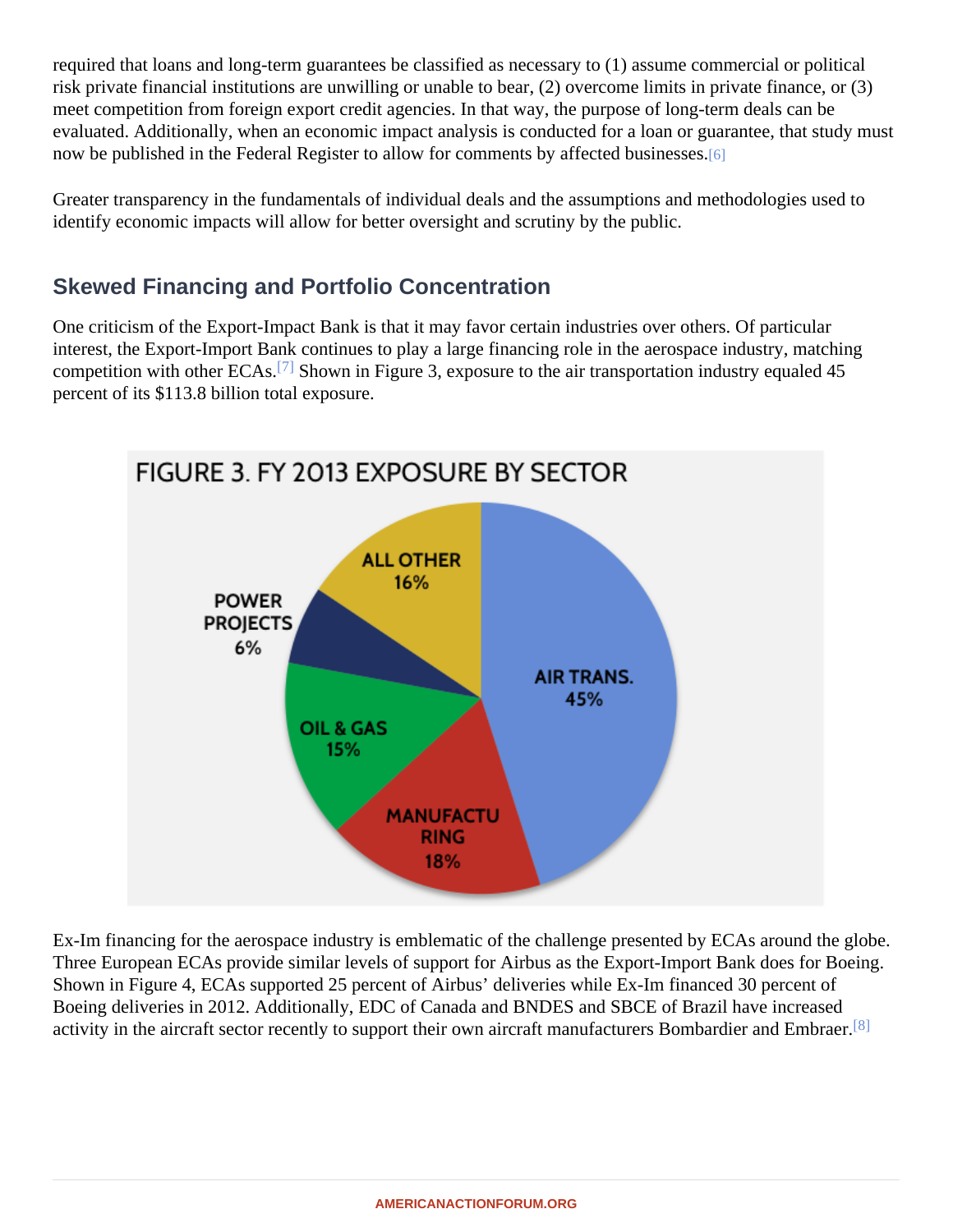

Ultimately, support for Boeing transactions has become a political issue for the bank. While support for Boeing may be the best way to increase exports and related jobs, mandated by its mission, outsized support compared to other industries will always carry the risk of being labeled unfair or appear to be cronyism. One positive development in this regard is the increased willingness capital market investors have shown to become more involved in aircraft export financing. In total, Ex-Im aircraft-related authorizations fell from \$11.9 billion to \$8.3 billion in 2013. Manufacturing surpassed the aircraft sector in total authorizations for the first time since 1997.

While Boeing and large corporations have been criticized for receiving such high dollar value export financing, these types of authorizations do not comprise the bulk of Export-Import Bank financing when measured by the number of transactions. Though the Ex-Im Bank did not meet its congressionally mandated target of 20 percent of authorizations for small businesses by dollar value, it did hit a record high in the *number* of authorizations (See Figure 5); Ex-Im reported 3,413 small business authorizations in 2013 or 89 percent of total authorizations. Additionally, many U.S. small businesses supply larger exporters with parts assembled in the final exporter, expanding the possible economic impact of export financing beyond immediate exporting companies.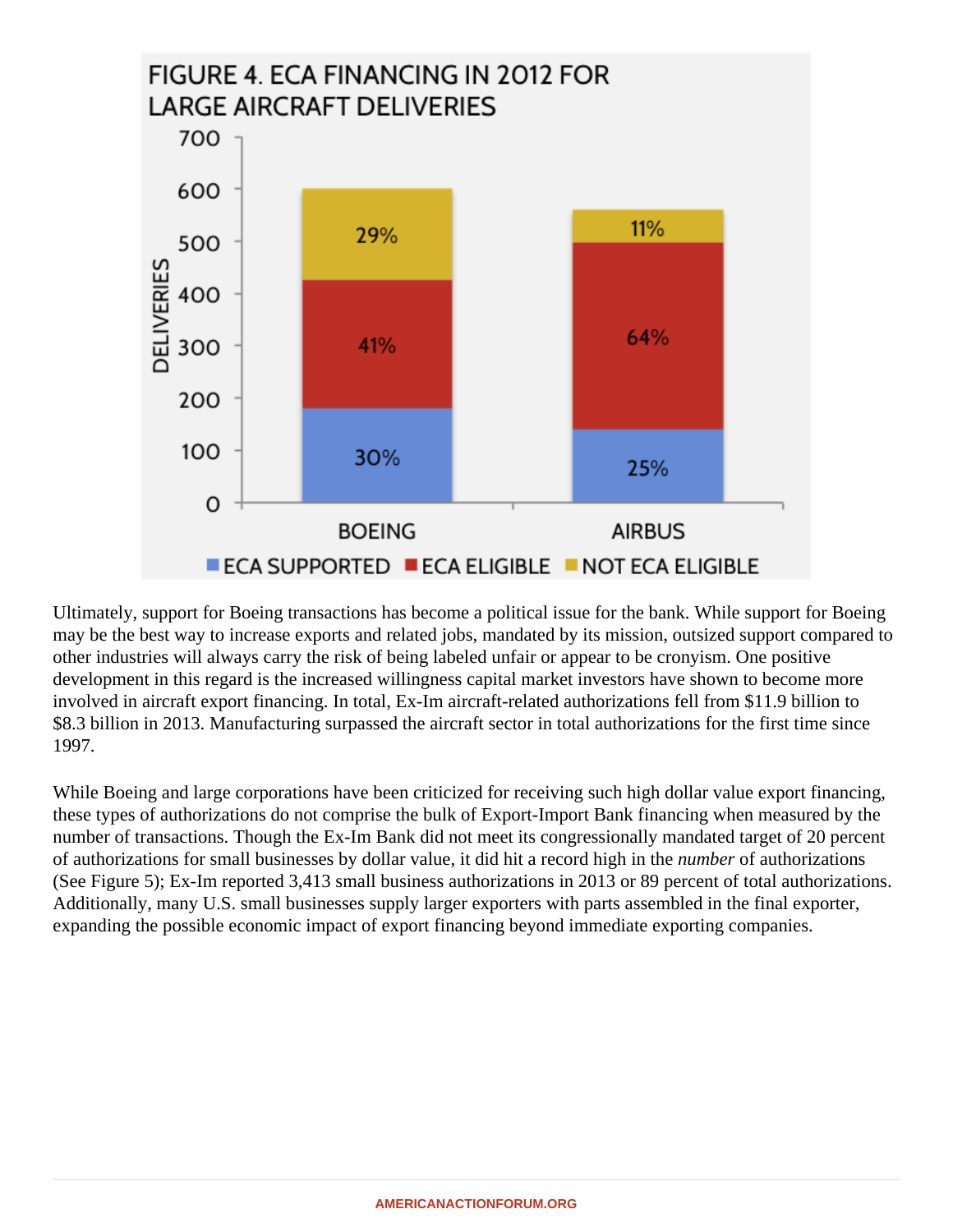#### SOURCE: U.S. EXPORT-IMPORT BANK ANNUAL REPORTS, FY 2000 – FY 2013

Ex-Im's 2012 reauthorization included a requirement to submit a business plan to Congress and the GAO. In plan, Ex-Im acknowledged that it did not expect to meet congressionally mandated targets for small business renewable energy authorizations While the 2012 reauthorization has led to greater transparency regarding the Ex-Im's inability to meet mandates for small business, Sub-Saharan Africa, renewable energy, and others (See Table 2); there are no prescriptions for helping Ex-Im achieve these goals in relation to its fundamental goal of increasing exports and U.S. jobs.

## Taxpayer Exposure

Critics favoring elimination of the Ex-Im Bank often cite the potential for taxpayer exposure to bank losses. As mentioned previously, the Export-Import Bank, in cooperation with its Inspector General and the GAO, reviewed many aspects of internal policy and management, which has led to the ongoing development of a m comprehensive risk management framework that is still being implemented an agreement to improve the methodology and modeling of future exposure projections. Detter manage risk, the Export-Import Bank has agreed to implement changes to its loss estimation model, retain point-in-historical data on credit performance, report stress test scenario results to Congress, and develop workload benchmarks to manage operational risk from increased business volume. Additional requirements from the 2012 Reauthorization apply when defaults equal or exceed 2 percent. However, the last reported default rate is below one-third of c percent.

Federal budgeting of credit programs is partly to blame for masking risks borne by taxpayers. A study from economists at the Manhattan Institute in 2012, often cited by bank critics, showed that rules prescribed by the Federal Credit Reform Act of 1990 (FCRA) understate the cost of the Ex-Im Bank's programs by not factoring in market risk. When they produced a "fair-value" estimate of the bank's loan guarantee program (or that does factor in market risk), they found a \$200 million cost for taxpayers on the \$21 billion in loans that the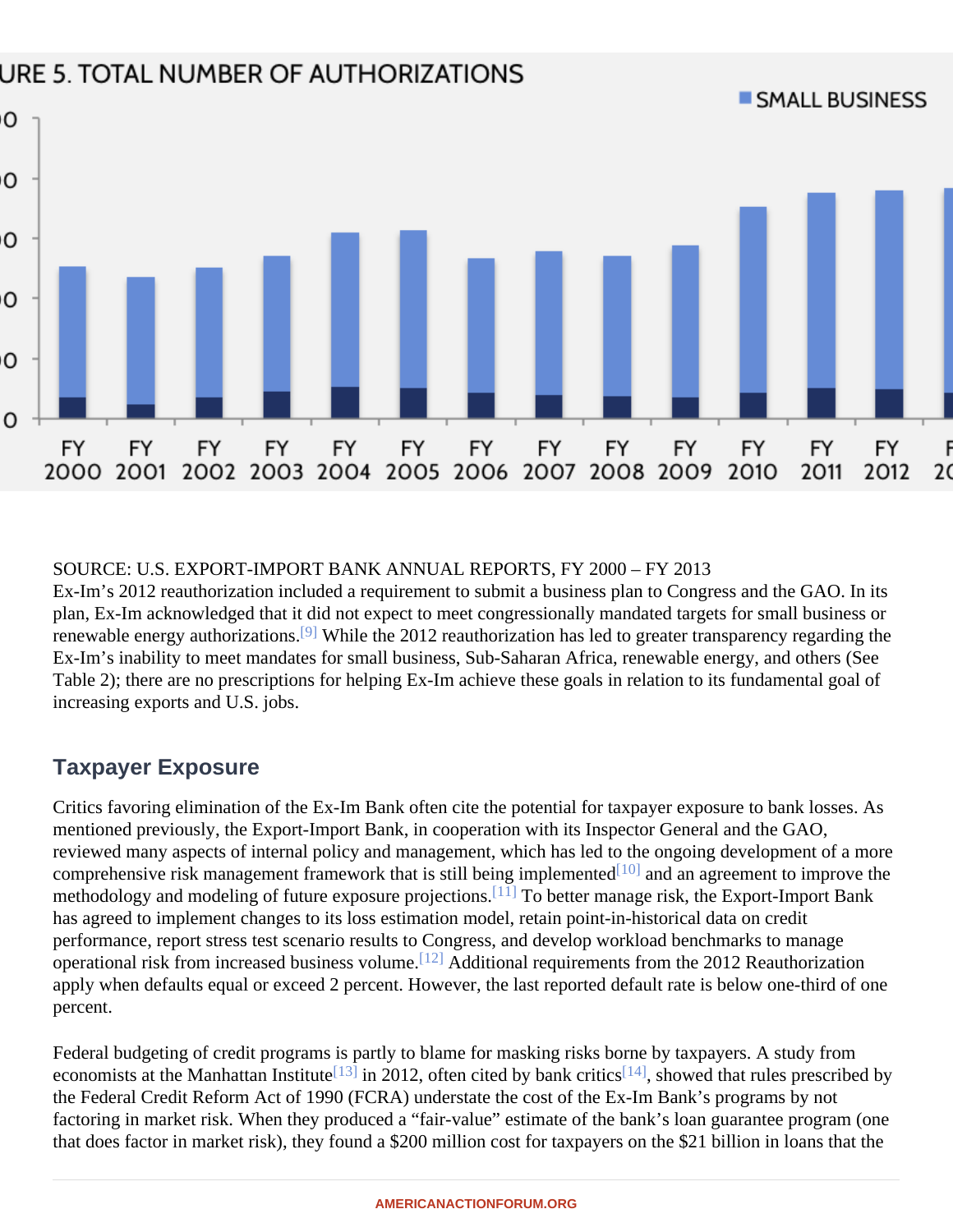bank would make in 2012. However, months later the Congressional Budget Office (CBO) produced its own fair value estimates of federal credit programs for 2013 and found that Ex-Im's programs, unlike nearly all of the other credit programs studied, had a negative subsidy under both FCRA and fair-value accounting method [15] A negative subsidy, as opposed to a positive subsidy, indicates profitability. CBO's fair-value estimate showed that Ex-Im's programs would result in a \$100 million profit. However, applying fair value estimates generally to federal credit programs would provide a more realistic picture of their budgetary cost to taxpayers.

#### International Context of Export Finance

While Congressional mandates and internal bank policy have resulted in a number of program guidelines, the Export-Import Bank further adheres to the Arrangement on Official Supported Export Credits (the OECD Arrangement) set forth by the Organization for Economic Cooperation and Development (OECD), of which th United States is a member. The OECD Arrangement includes export credit terms and conditions for the ECAs of member nations with agreements ranging from minimum interest rates to guidelines on environmental procedures.

TABLE 3. NEW MEDIUM- & LONG-TERM OFFICIAL EXPORT CREDIT VOLUMES (BILLIONS OF \$)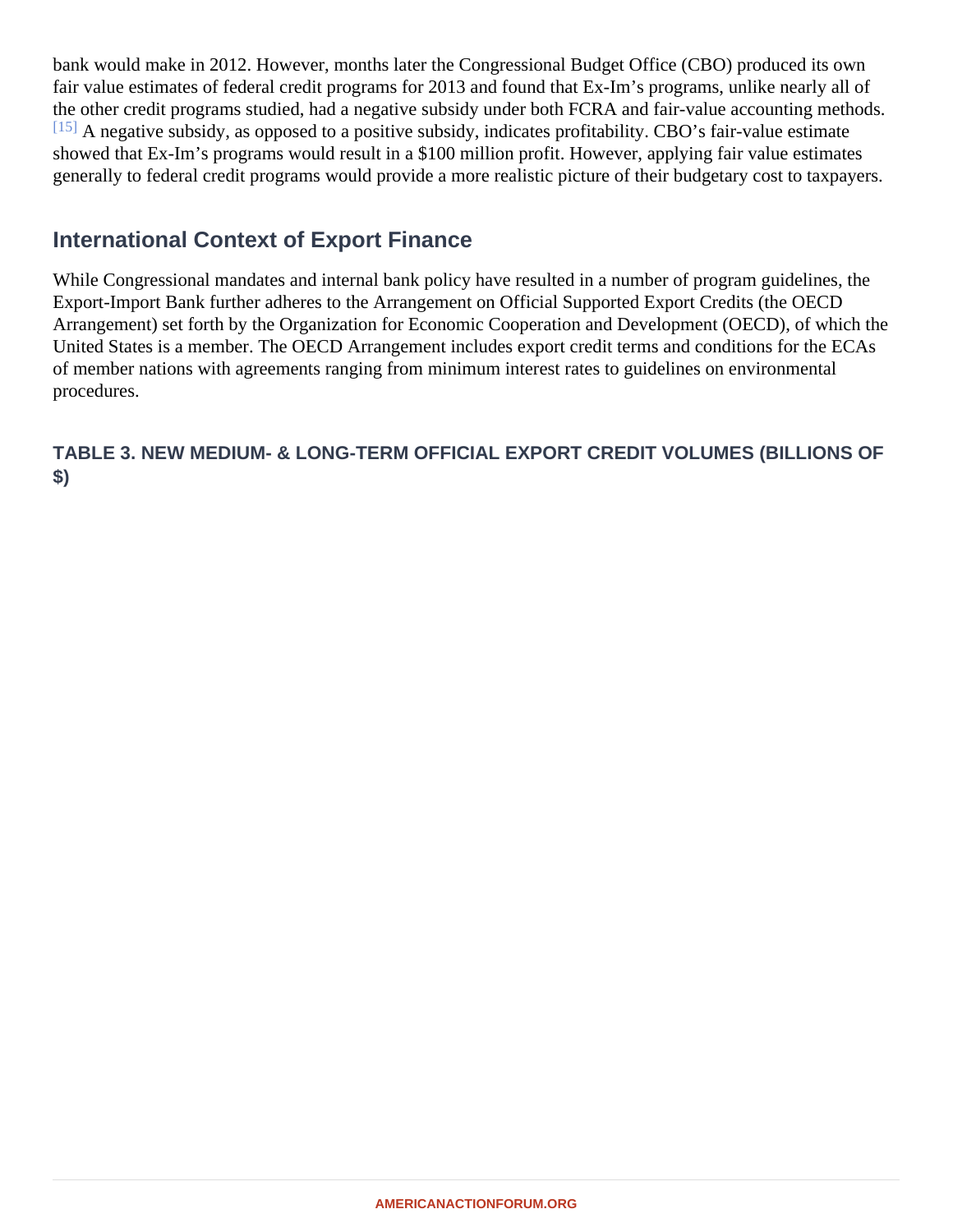|                         | 2007     | 2008    | 2009    | 2010    | $2011\,$ | 2012    |
|-------------------------|----------|---------|---------|---------|----------|---------|
| CANADA                  | $0.5\,$  | $1.5\,$ | 2.0     | $2.6\,$ | 1.9      | $1.7\,$ |
| <b>FRANCE</b>           | $10.1\,$ | 8.6     | 17.8    | 17.4    | 15.9     | 13.0    |
| <b>GERMANY</b>          | 8.9      | 10.8    | 12.9    | 22.5    | 16.7     | 15.3    |
| <b>ITALY</b>            | 3.5      | 7.6     | 8.2     | 5.8     | 8.0      | 5.2     |
| <b>JAPAN</b>            | $1.8\,$  | 1.5     | 2.7     | 4.9     | 5.9      | 4.4     |
| UNITED KINGDOM          | $1.6\,$  | 2.7     | 3.4     | 4.1     | 4.2      | 2.9     |
| UNITED STATES           | $8.2\,$  | 11.0    | 17.0    | 13.0    | 21.4     | 31.3    |
| G-7 TOTAL               | 34.6     | 43.7    | 64.0    | 70.2    | 74.0     | 73.9    |
| $\operatorname{BRAZIL}$ | $0.6\,$  | $0.2\,$ | $6.1\,$ | $3.5\,$ | $4.8\,$  | 2.7     |
| <b>CHINA</b>            | 33.0     | 52.0    | 51.1    | 43.0    | 35.0     | 45.0    |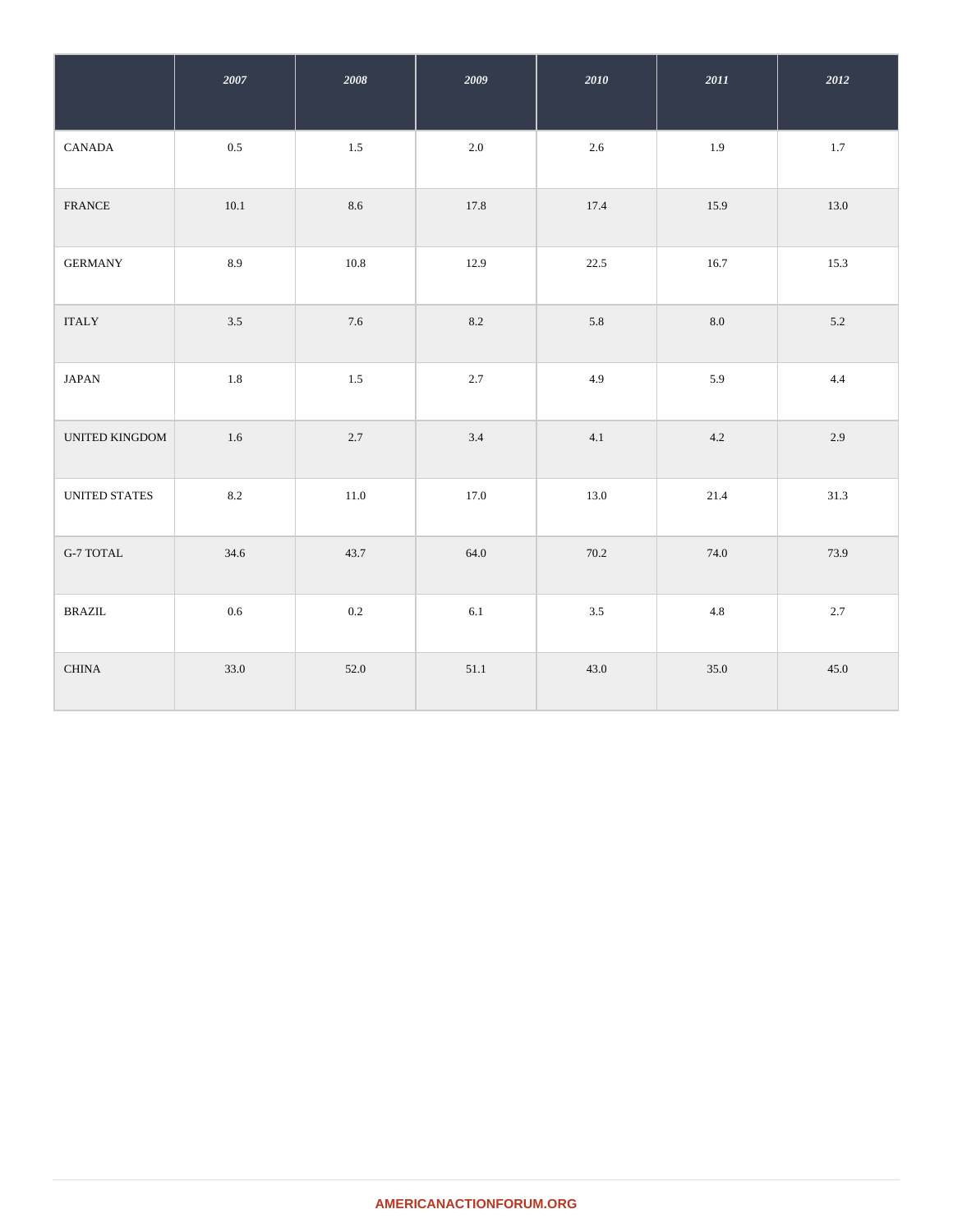|                    | 2007 | 2008 | 2009 | 2010 | 2011 | 2012 |
|--------------------|------|------|------|------|------|------|
| <b>INDIA</b>       | 8.5  | 8.7  | 7.3  | 9.5  | 13.0 | 10.6 |
| <b>BRIC* TOTAL</b> | 42.1 | 60.9 | 64.5 | 56.0 | 52.8 | 58.3 |

#### \*EXCLUDES RUSSIAN ECA EXIAR, FOUNDED IN 2011, BECAUSE OF LIMITED ACTIVITY

#### SOURCE: EXPORT-IMPORT BANK 2012 COMPETITIVENESS REPORT

The effectiveness of the OECD Arrangement has come into question with the rise and expansion of Non-OEC ECAs, such as those supported by China, Brazil, and other emerging nations not party to the OECD Arrangement (See Table 3). The use of financing tools not governed by the OECD Arrangement by emerging countries' ECAs has enhanced the role of the Export-Import Bank in helping U.S. companies competitively export.

U.S. officials continue to negotiate with Chinese leaders for a new comprehensive international agreement on export credits more aligned with the OECD Arrangement with the intention of completing those discussions in 2014<sup>[17]</sup> However, even some OECD-member governments have significantly expanded export credit activity beyond OECD regulated programs that Ex-Im's does not similarly operate. Additionally, many countries have ramped up foreign direct investment programs that operate under the same roof as export credit operations, allowing for the easy coordination of financing strategies. Those functions in the U.S. are divided between the Export-Import Bank and the Overseas Private Investment Corporation (OPIC), which is responsible for foreign direct investment.

## PRINCIPLES FOR REFORM

The case for elimination of the Export-Import Bank is relatively straightforward; subsidies interfere with an open, competitive market and export financing obviously falls into that category. Additionally, many have worried about unseen risks to taxpayers. While both justifications certainly have merit, the case for reauthorization of Ex-Im is based on market realities. The activities of the Ex-Im Bank address a longstanding problem, the uneven playing field for U.S. exports in the global economy.

What principles should guide reauthorizing the Export-Import Bank? First, Congress should scale back any unneeded capacity, thereby limiting taxpayer risks and unnecessary subsidies to commerce.

Second, it should distort the pattern of trade as little as possible by limiting quotas and other restrictions on th allocation of credit across regions, industries, and firm-sizes.

Third, it should continue the 2012 reforms to address weaknesses in the bank's governance and risk management. Reauthorization reforms worked to make Ex-Im's inability to meet congressionally mandated targets more transparent, now something must be done to address that inability. Addressing these mandates the context of Ex-Im's competitiveness with foreign ECAs could provide a way to further improve the efficiency of Ex-Im's operations and further aid U.S. exporters.